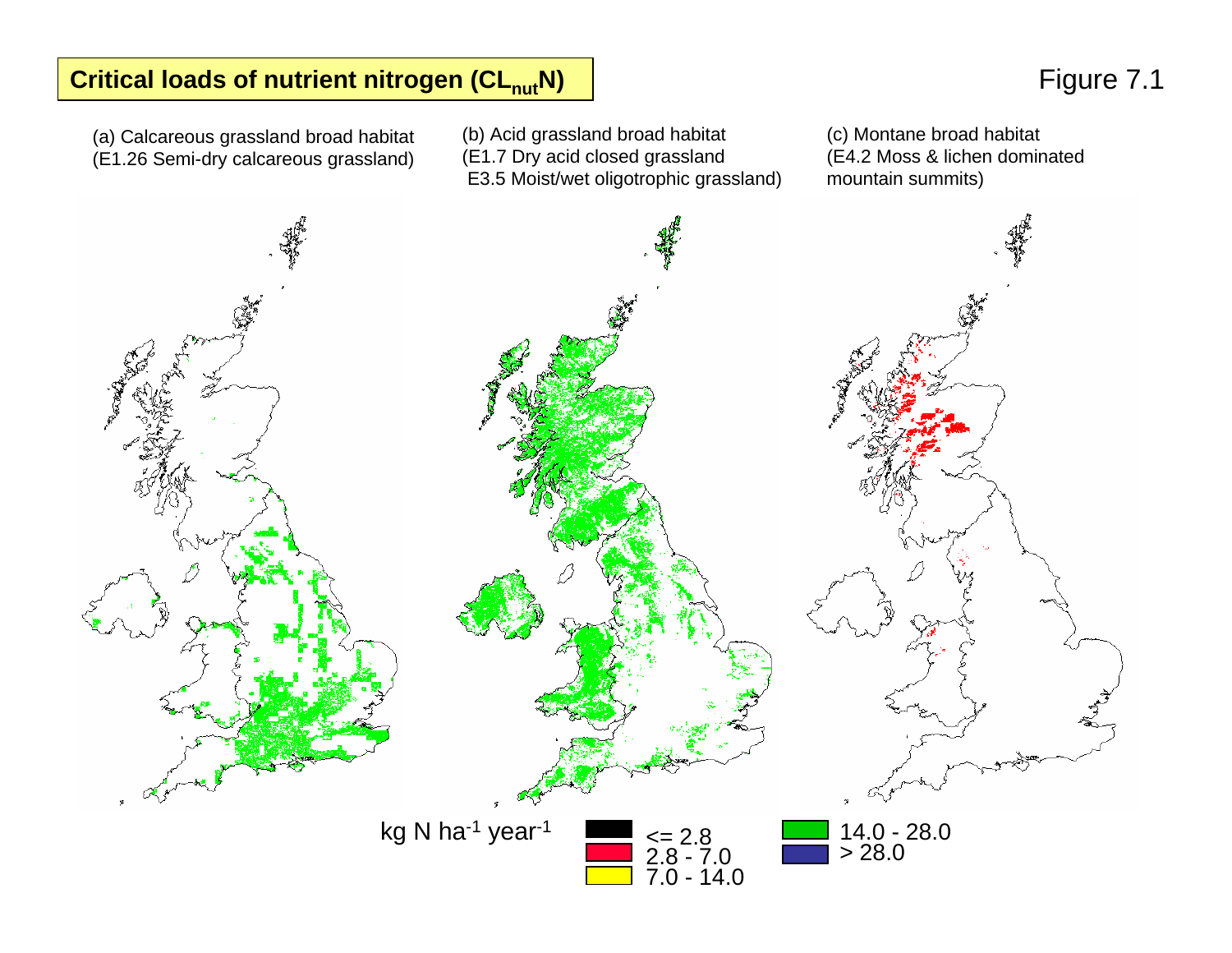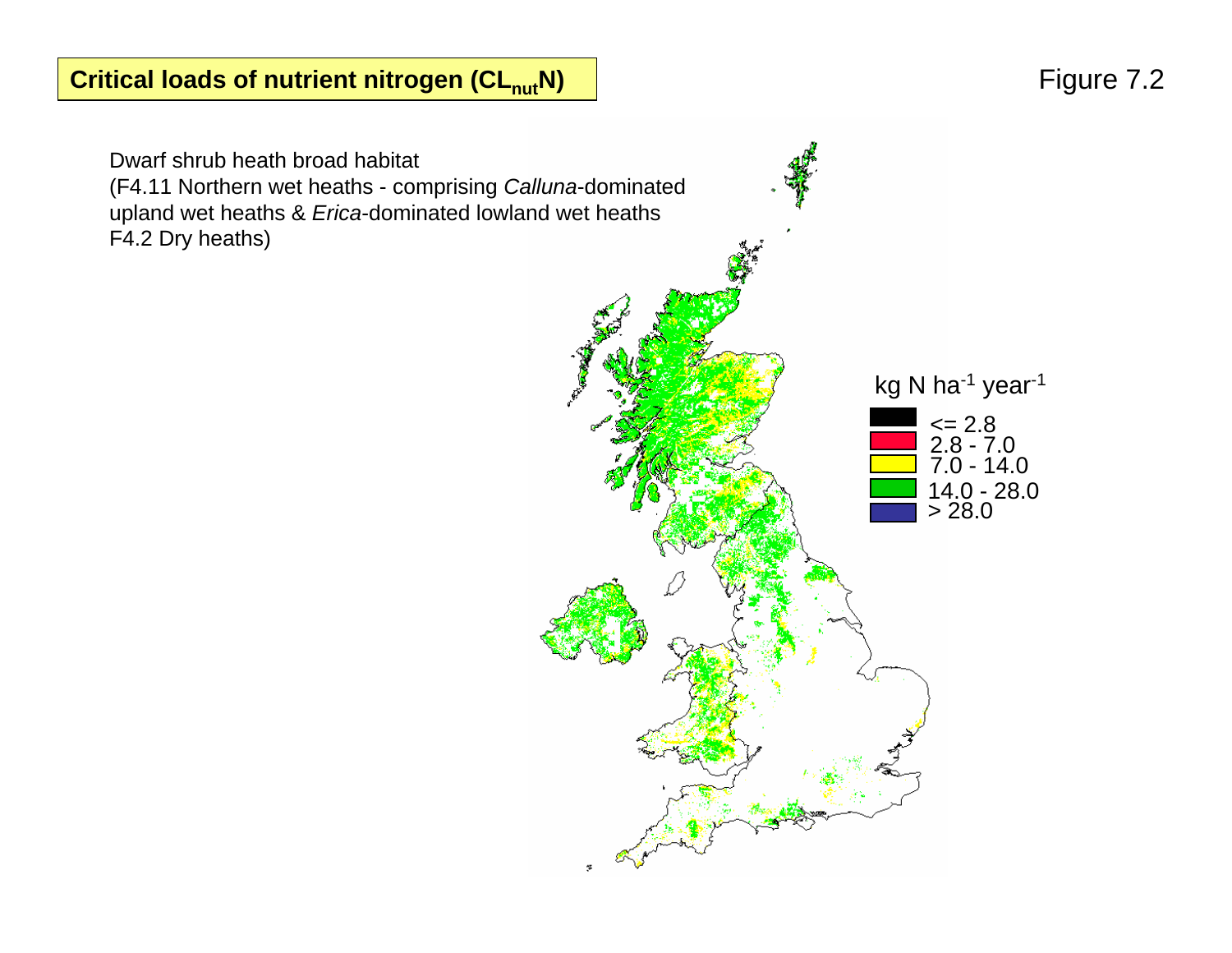**Critical loads of nutrient nitrogen (CL<sub>nut</sub>N) | Critical loads of nutrient nitrogen (CL<sub>nut</sub>N) | Figure 7.3** 

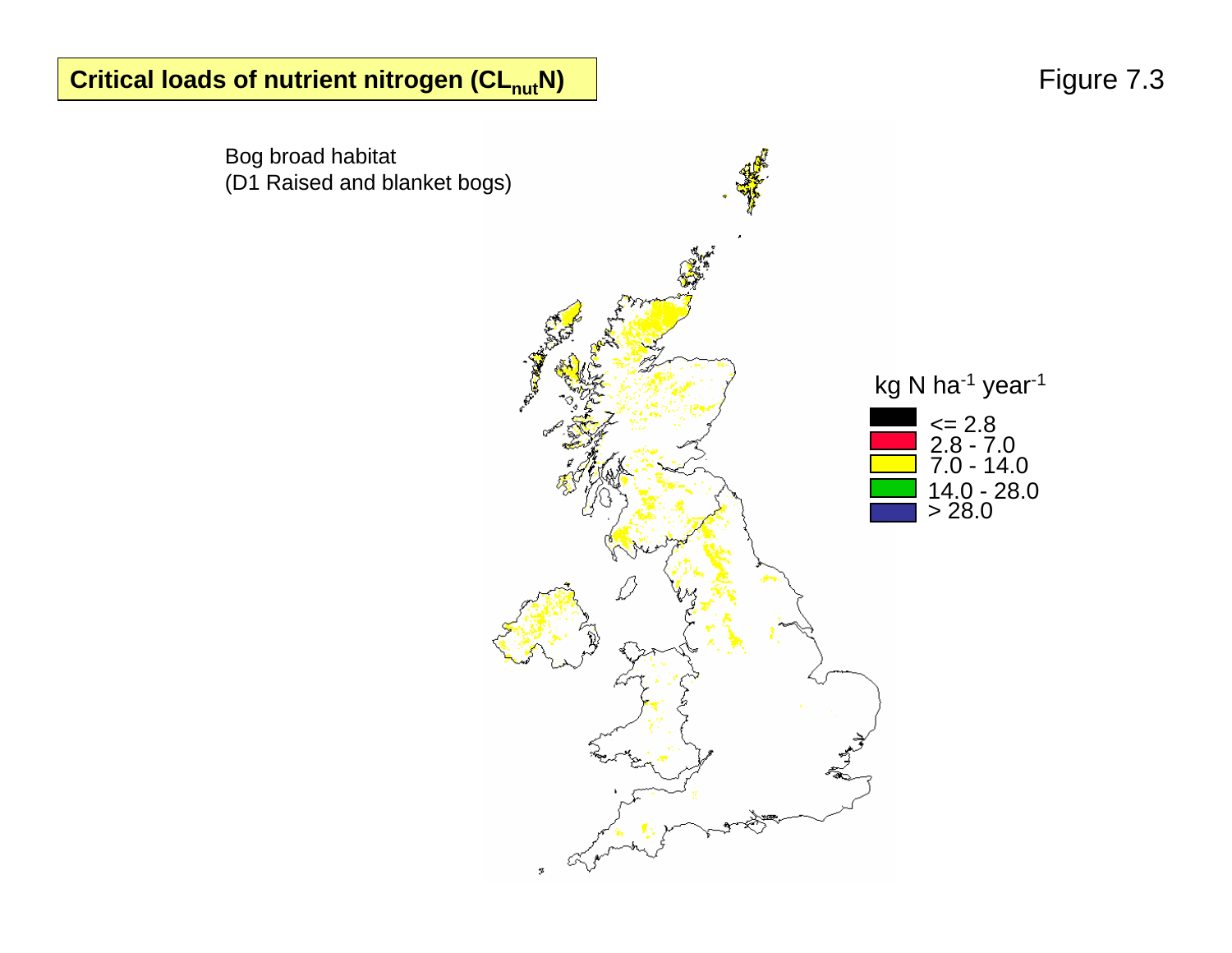Supralittoral sediment broad habitat (B1.3 Shifting coastal dunes B1.4 Coastal stable dune grassland) <= 2.8 2.8 - 7.0 7.0 - 14.0 14.0 - 28. 0 > 28.0 kg N ha<sup>-1</sup> year<sup>-1</sup>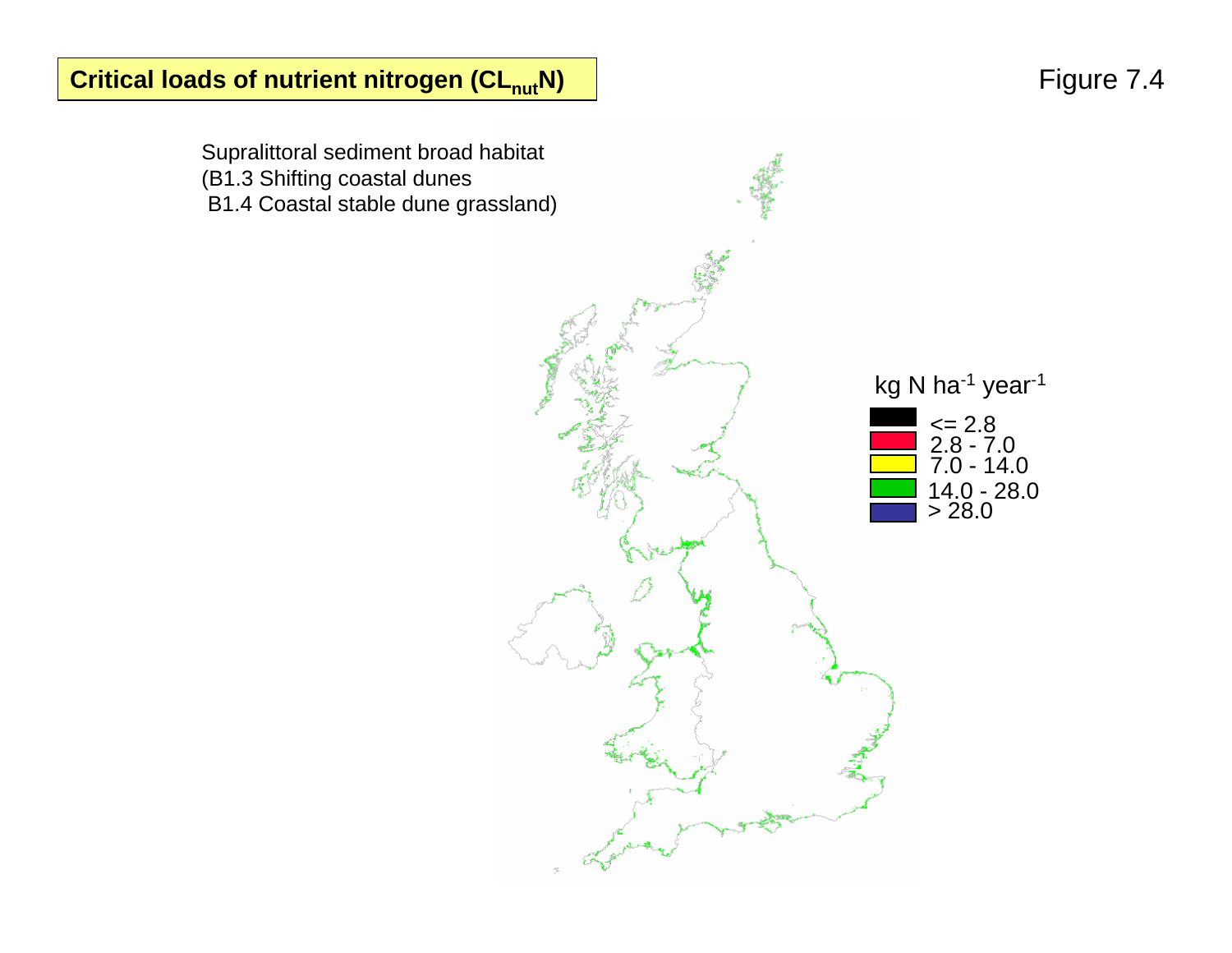### **Critical loads of nutrient nitrogen (CL<sub>nut</sub>N)**

# Figure 7.5

Broadleaved, mixed & yew woodland broad habitat:

(a) Unmanaged coniferous & broadleaved woodland (b) Atlantic oak woods only (G1&G3-GF coniferous & broadleaved woodland) (G1-LA Broadleaved woodland) Empirical  $CL_{\text{nut}}N$  to protect ground flora Empirical  $CL_{\text{nut}}N$  to protect epiphytic lichens